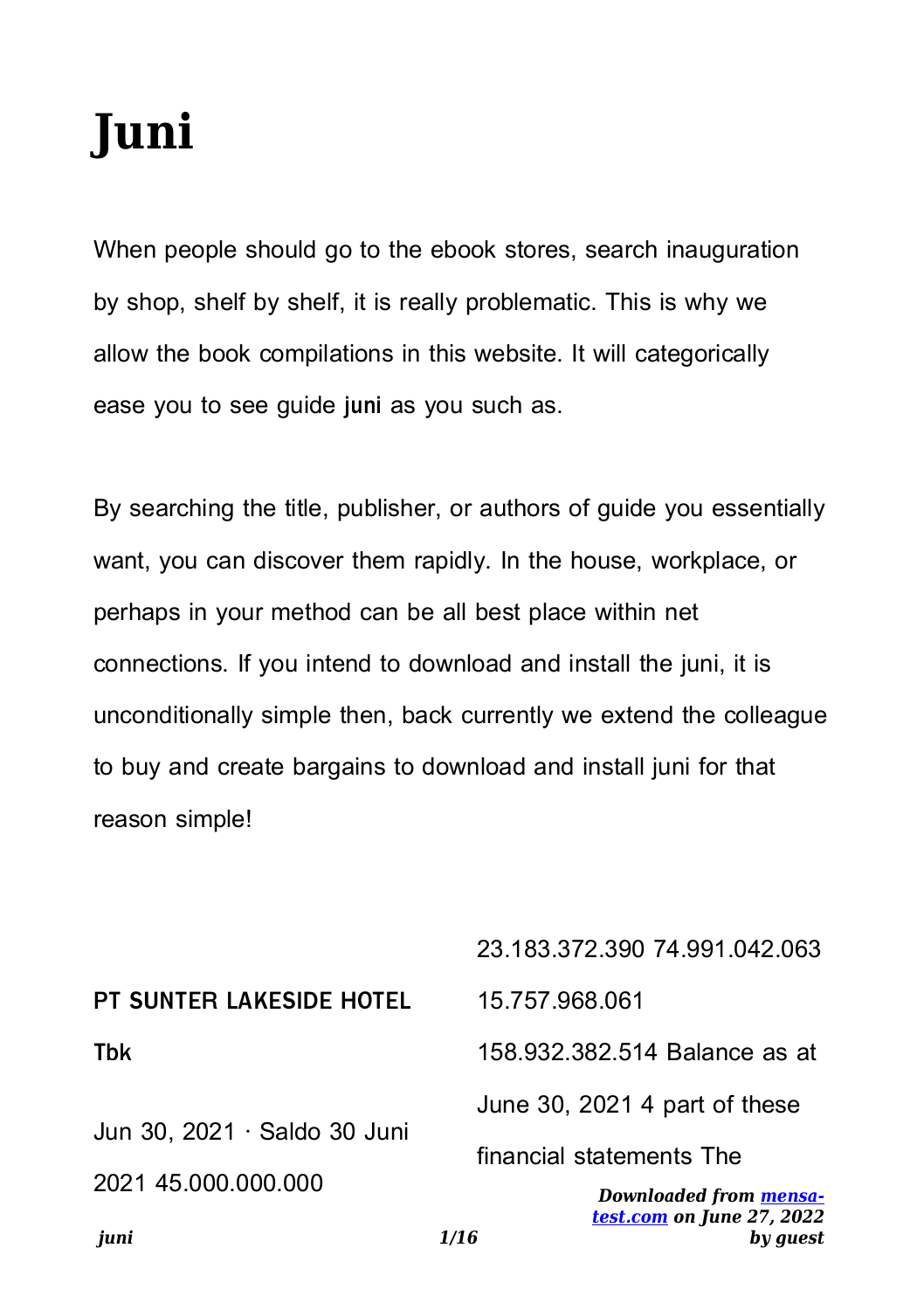accompanying notes are an integral PT SUNTER LAKESIDE HOTELTbk 30 JUNI 2021 DAN 2020 UNTUK PERIODE YANG BERAKHIR PADA (Disajikan dalam Rupiah penuh, …

UNIVERSITY OF DAR ES SAI AAM COMPUTING CENTRE (UCC)

Jumapili tarehe 26 Juni 2022, UCC makao makuu, yaliyopo Chuo Kikuu cha Dar es Salaam, kampas ya Mlimani. 5. Ratiba ya Usaili wa hatua ya pili (Oral Interview) itawekwa kwenye tovuti ya UCC (www.ucc.co.tz). Kwa msaada zaidi wasiliana na namba za simu zifuatazo: 0715 350 882, 0754 772364, 0737

857 666, 0789 531 516, 0767 612 064 ...

**Juni Khyat ISSN: 2278-4632 (UGC Care Group I Listed Journal) …**

*Downloaded from [mensa](https://mensa-test.com)[test.com](https://mensa-test.com) on June 27, 2022* Juni Khyat ISSN: 2278-4632 (UGC Care Group I Listed Journal) ly Vol-10 Issue- 7 No. 3 Ju 2020 (UGC Care Group I Listed Journal) ly Vol-10 Issue-7 No. 3 Ju 2020 ZÜRICH, SCHWEIZ, 20 JUNI 2022 ABB gibt Update zum … Juni 2022, die Sie unter www.abb.com abrufen können. Im Falle von Unstimmigkeiten gilt die englische Originalversion. ABB (ABBN: SIX Swiss Ex) ist ein führendes

*by guest*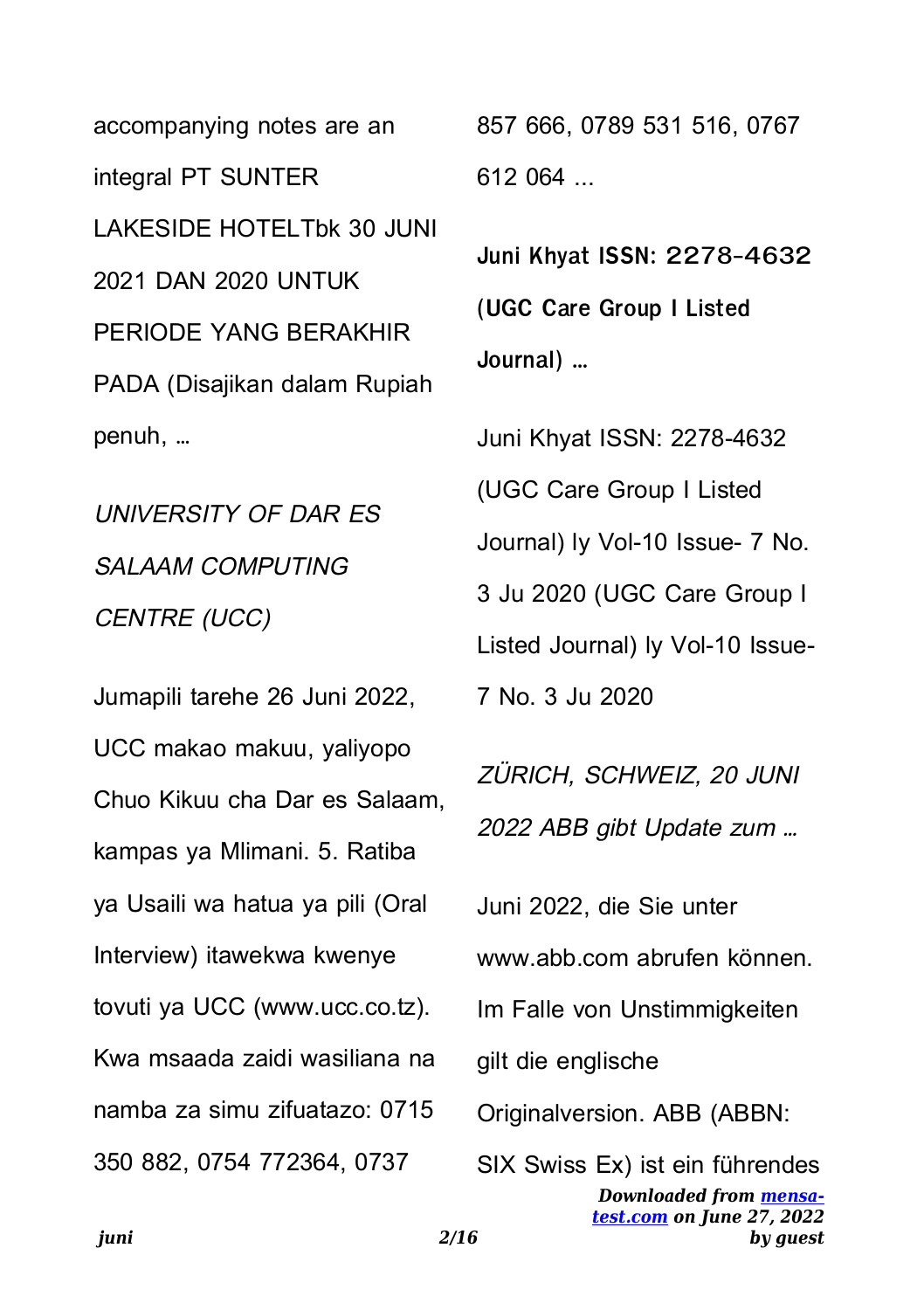Technologieunternehmen, das weltweit die Transformation von Gesellschaft und Industrie in eine produktivere und nachhaltigere Zukunft energisch vorantreibt.

Klimaaftale for energi og industri mv. 2020 - fm.dk

økonomi af 16. juni 2020. Klimaaftalen er første del af regeringens klimahandlingsplan og vil blive fulgt af yderligere klimaplaner, som vil adressere drivhusgasudledningen i øvrige sektorer, jf. bilag 1. Det vil være muligt at vende tilbage til de sektorer, der berøres af denne aftalemed yderligere tiltag .

#### UMSATZSTEUERSENKUNG

ZUM JULI 2020 –

#### PRAKTISCHE …

4 | Clifford Chance Juni 2020 . z. B. für die Monate Juni, Juli und August 2020 erfolgt, muss für die Leistungen, die in den Monat Juni 2020 fallen, der 19 % bzw. 7 % -Steuersatz und für Leistungen, die ab Juli 2020 erbracht werden, der 16 % bzw. 5 % - Steuersatz in der Rechnung ausgewiesen und der entsprechende Umsatz -

**April-juni 2018 ATV**

April-juni 2018 Problemregning Folkeskolens afsluttende prøve 4 timer Som bilag til opgavesættet vedlægges et svarark. Se opgave 2.4, 2.5 og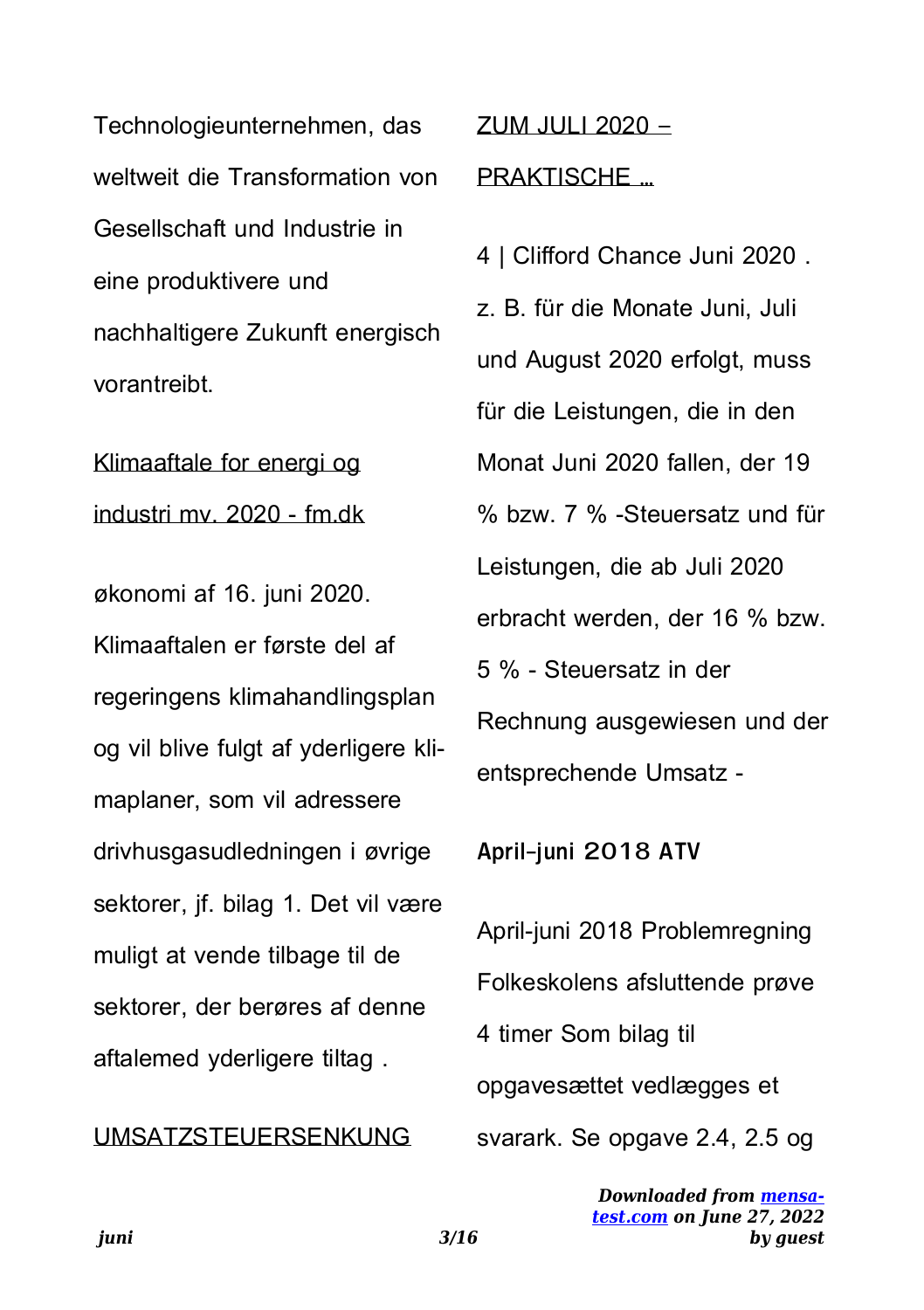5.3. ATV All-Terrain Vehicle. 1 ATV (firehjulere) er blevet mere almindeligt i de forskellige byer og bygder i Grønland.

## **DAFTAR PUSTAKA - Universitas**

**Pasundan Bandung**

Priansa, Donni Juni. 2014. Perencanaan dan Pengembangan Sumber Daya Manusia. Bandung: Alfabeta Priantara Diaz. 2013. Fraud Auditing&Investigation. Jakarta: Mitra Wacana Media Subekhi, Akhmad dan Mohammad Jauhar. 2012. Pengantar Manajemen Sumber Daya Manusia (MSDM). Jakarta: Prestasi Pustakarya

HUJAN BULAN JUNI KARYA

SAPARDI DJOKO DAMONO  $DAN$  ...

Juni karya Sapardi Djoko Damono sebagai bahan ajar Bahasa Indonesia di SMA. Jenis penelitian ini adalah deskriptif kualitatif. Data dalam tesis ini berupa kata, ungkapan, dan kalimat dalam kulmpulan puisi Hujan Bulan Juni Karya Sapardi Djoko Damono. Sumber data dalam tesis ini ada dua. Pertama, sumber data Daily Outlook - valbury.co.id

Juni 2022 20:30 US Powell

Delivers Semi-Annual

Testimony Before Senate Panel

21:00 EZ Consumer Confidence

Jun P -23.6 -20.5 -21.1 -- 21:40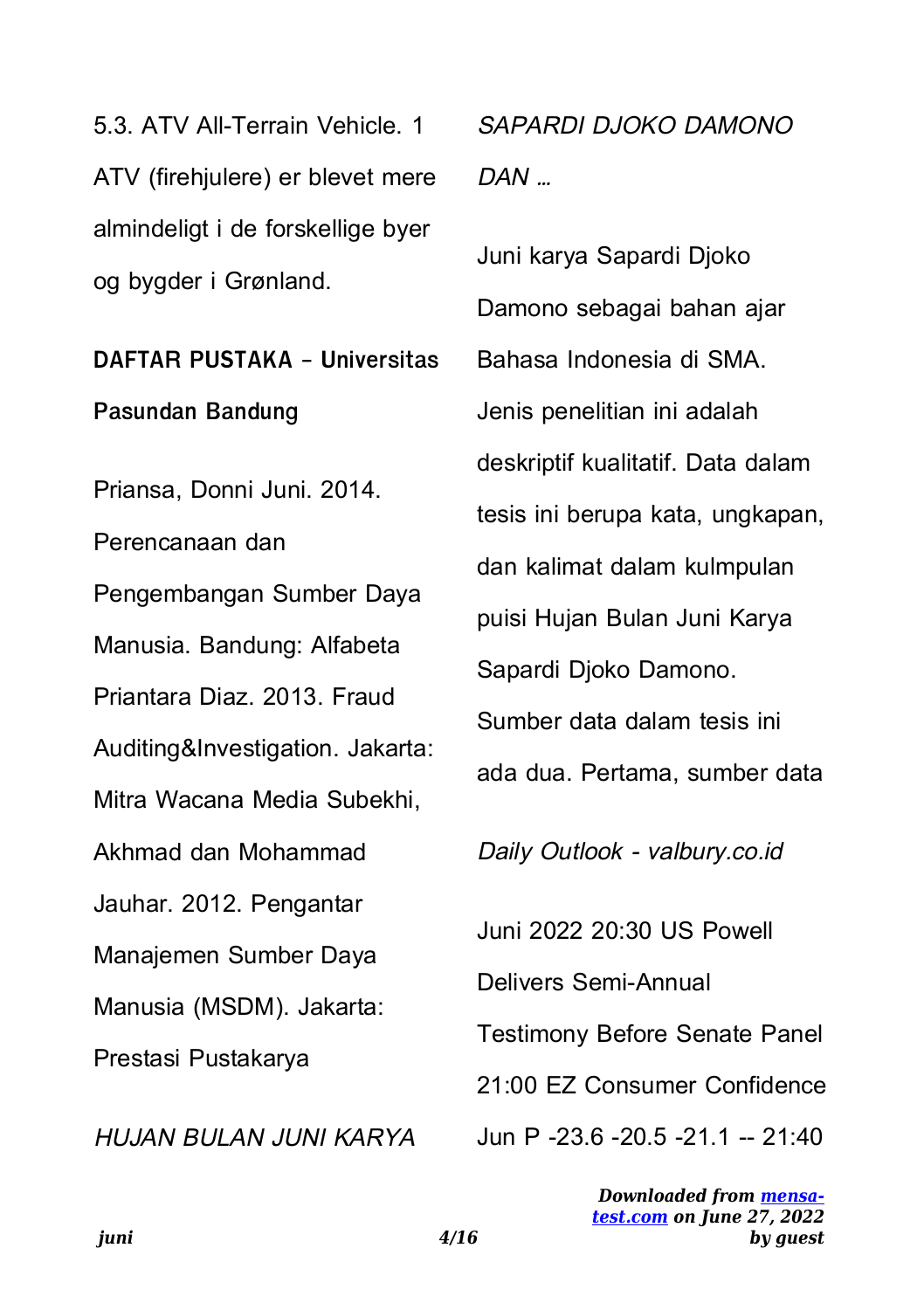CA Bank of Canada SDG Rogers Holds Fireside Chat 23:50 US Fed's Evans Discusses Economic Outlook Thu/23-Jun-22 N/A EZ ECB's Nagel, Villeroy Speak

#### Nieuwsbrief 18 Julianaschool

Maandag 20 juni volgt een extra nieuwsbrief met daarin de lokaalindeling en de namen van de collega's. Lunchlokaal is op zoek naar nieuwe overblijfkrachten voor de Julianaschool De overblijf van de Julianaschool is op zoek naar nieuwe overblijfkrachten. Heb je tijd om één of …

### **ANALISIS STILISTIKA DALAM KUMPULAN PUISI HUJAN …**

1 Analisis Stilistika dalam Kumpulan Puisi Hujan Bulan Juni Karya Sapardi Djoko Damono dan Relevansi sebagai Pembelajaran di SMA Abstrak Penelitian ini mengkaji tiga masalah, yaitu (1) Struktur puisi-puisi dalam Hujan Bulan Juni, (2) Analisis stilistika puisipuisi Hujan Bulan Juni, dan (3) Relevansi stilitika puisi- puisi Hujan Bulan Juni pada pembelajaran sastra di SMA.

**Dalby Tidende - Aula**

Juni / Juli 2021 Tved . Rebæk Mariesminde . Dalby Dalby Tidende Din lokale lokalavis Dalby Skole Dalby Kirke Dalby GF Dalby Beboerforening ARRANGEMENTER JUNI –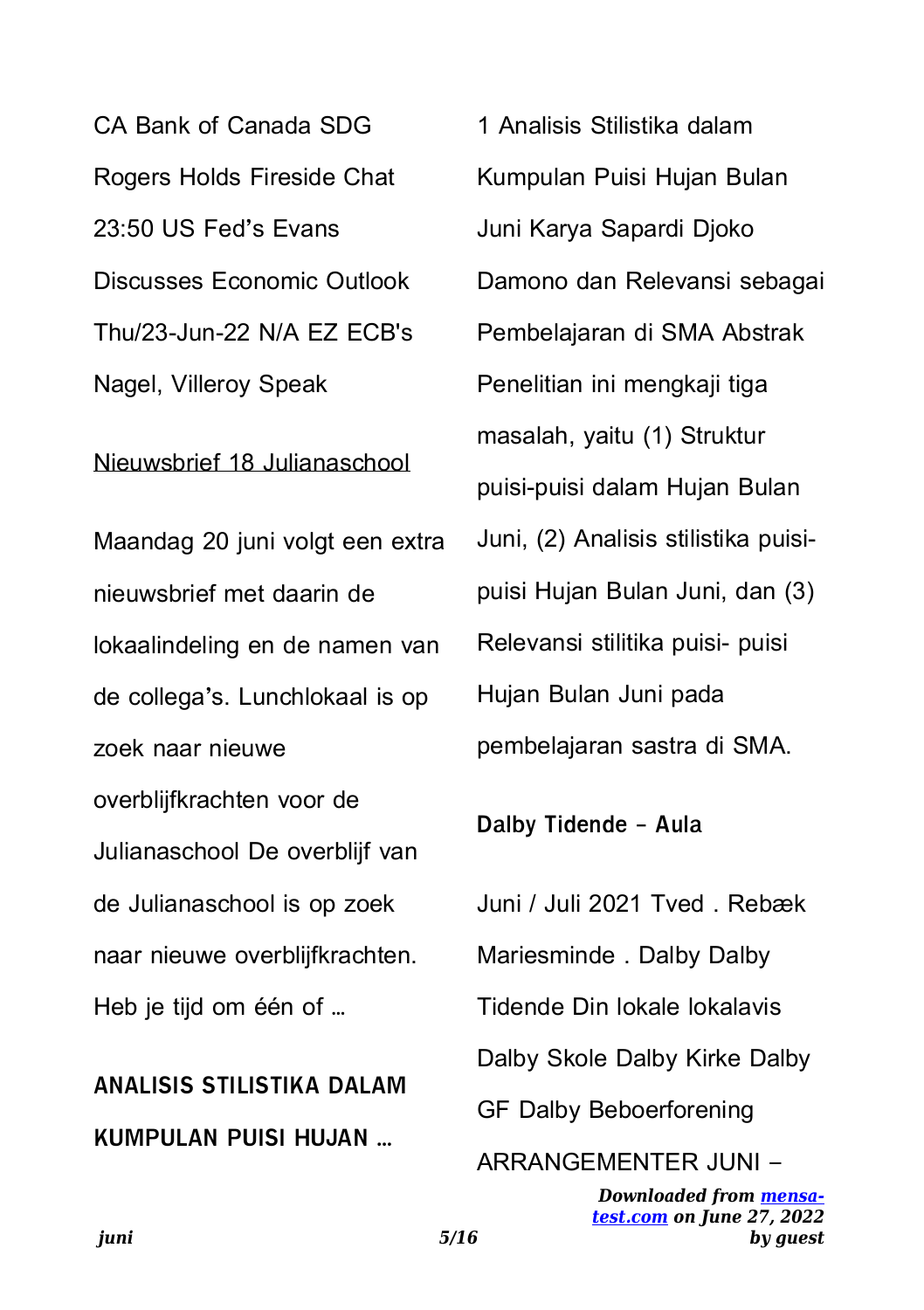AUGUST GANG I DIG OG DALBY Høj musik generer det er sjovt at træne de små i …

#### **SOLVALLA OPEN STRETCH NEJ**

SOLVALLA 22 JUNI 08-620 07 00 kundservice@atg.se KUNDSERVICE TV-TIDER: Kl 19.00-22.00 V86 Direkt från Solvalla, TV12. ATG Live sänds i Com Hem på kanalplats 18, på atg.se och i din ATG-Butik. (Med reservation för ev. ändringar). Gratisprogram Programredaktör: Joakim Lindqvist, Dagens Spel Ansvarig utgivare: Stefan Berggren, Dagens Spel FAKTA

#### **Kultur Programm**

Ferdi und die Feuerwehr |21. +

22.Juni Schall & Rauch:

Maskenball Slam | 22.Juni No

Planet B – das Gericht der

Kinder zum Klimawandel |

23.Juni Poetry Slam Köpenick |

23.Juni Aschewolken (Open Air)

| 23. + 24.Juni Champions Slam Open Air …

HASIL NILAI UJIAN TUGAS AKHIR PRODI D3 MANAJEMEN …

4 JUMAT, 24 JUNI 2022 VI.3.B

16.11.0639 B LULUS Uyock

Anggoro Saputro, M.Kom 5

JUMAT, 24 JUNI 2022 VI.3.C

17.11.1499 B LULUS Sharazita

Dyah Anggita, M.Kom 6

JUMAT, 24 JUNI 2022 VI.3.D

16.11.0882 C LULUS Supriatin,

*Downloaded from [mensa](https://mensa-test.com)[test.com](https://mensa-test.com) on June 27, 2022 by guest* M.Kom 7 JUMAT, 24 JUNI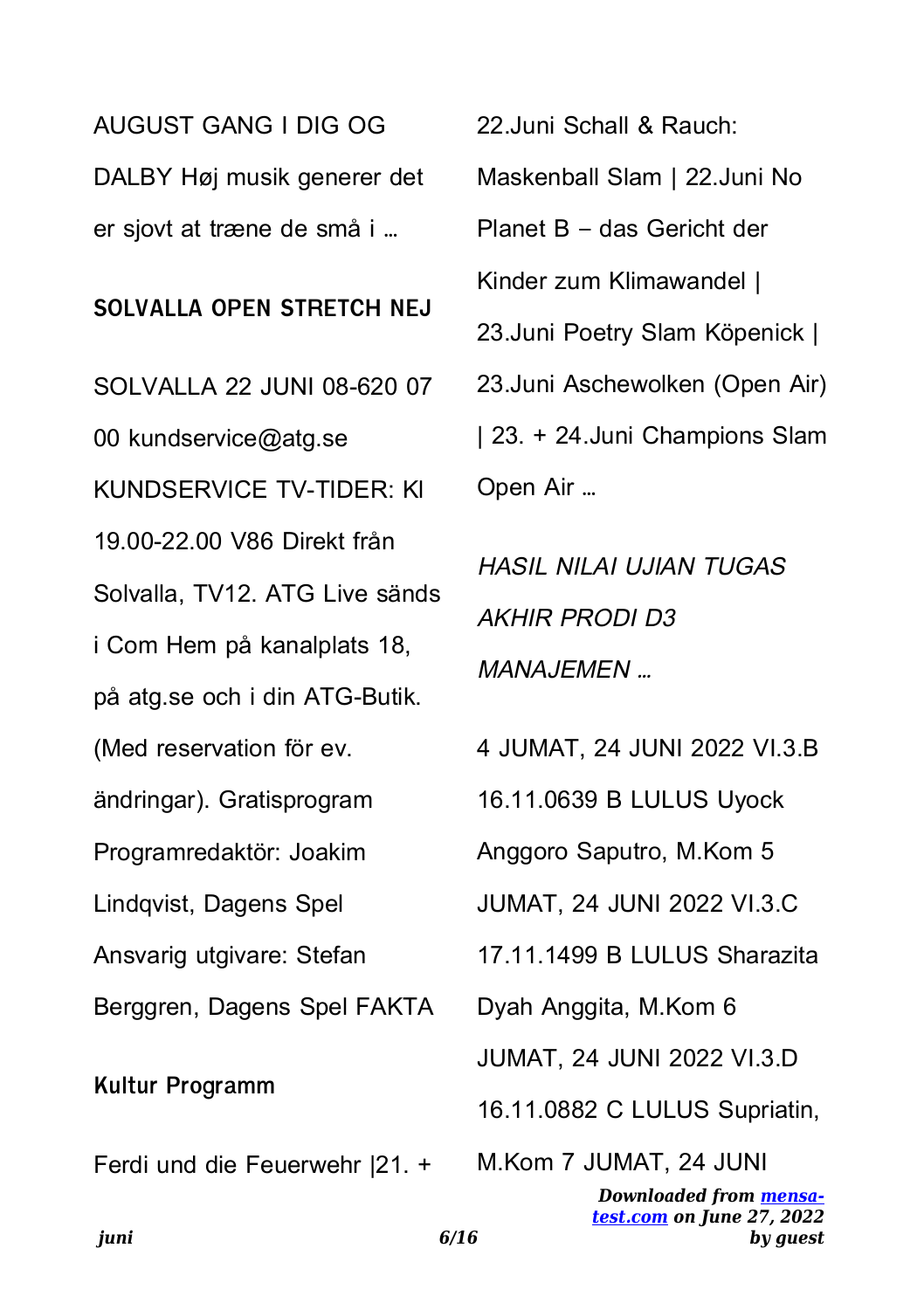2022 VI.3 F 18.11.2122 B LULUS Dwi Nurani, M.Kom HASIL NILAI UJIAN SKRIPSI PRODI S1 INFORMATIKA …

## **Sejarah Lahirnya Pancasila - Ace Hasan**

Soekarno pada tanggal 1 Juni 1945 berpidato tentang dasar negara sebagai dalam kerangka "dasar falsafah" (philosofische grondslag) atau "pandangan dunia" (weltanschauung) dengan penjelasan yang runtut, solid dan koheren. Kelima prinsip yang menjadi titik persetujuan (common denominator) segenap elemen bangsa itu, dalam pandangan Bung ...

AMERSHIELD VOC WHITE RESIN - PPG EU SDS REACH - Belgium : :10 Juni 2022 Erfüllt Verordnung (EG) Nr. 1907/2006 (REACH), Anhang II, abgeändert gemäss Verordnung (EG) Nr. 2015/830 ABSCHNITT 2: Mögliche Gefahren Siehe Abschnitt 11 für detailiertere Informationen zu gesundheitlichen Auswirkungen und Symptomen. Siehe Abschnitt 16 für den vollständigen Wortlaut der oben angegebenen H-Sätze.

**2126 vor Neuinfizierungen mit dem Coronavirus SARS-CoV-2**

**...**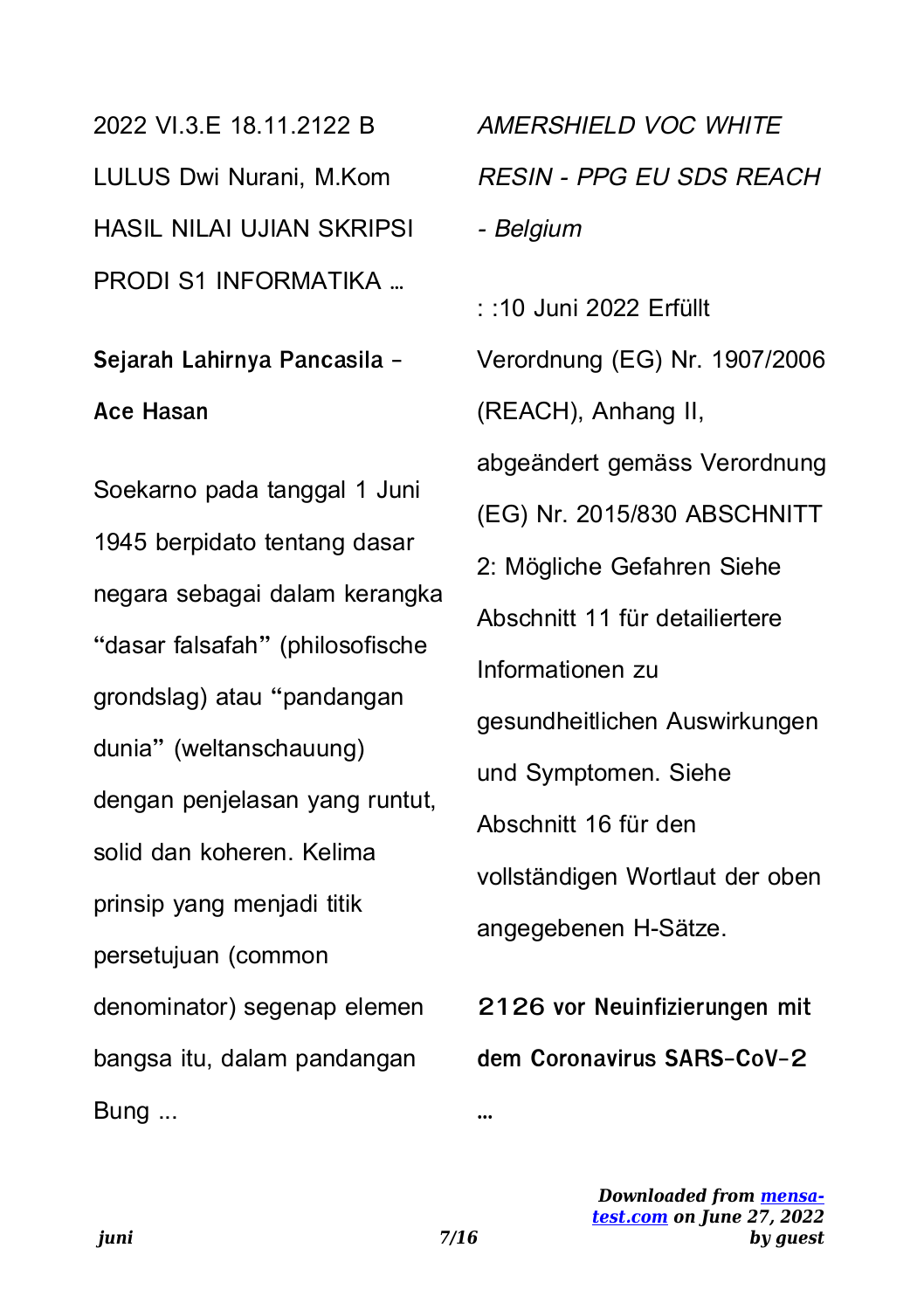In der ab dem 21. Juni 2022 gültigen Fassung (wesentliche Änderungen gegenüber der vorangegangenen Fassung gelb markiert) Auf Grund von § 32 in Verbindung mit § 28 Absatz 1, § 28a Absatz 3 bis 8, § 73 Absatz 1a Nummer 6 und 24 des Infektionsschutzgesetzes vom 20. Juli 2000 (BGBl. I S. 1045), von de-

#### ETHICON Gesamtkatalog

Juni 2022. Vorwort Wir haben unsere Informationsquellen vervollständigt und freuen uns, den neuen aktuellen ETHICON Gesamtkatalog als intelligente PDF-Datei vorstellen zu können. Er ermöglicht auch offline den direkten Zugriff auf

den gewünschten Produktbereich. Die Sprungmarken Funktion führt sie aus dem Inhaltsverzeichnis heraus, direkt ...

HUJAN BULAN JUNI KARYA SAPARDI DJOKO DAMONO: …

HUJAN BULAN JUNI KARYA

SAPARDI DJOKO DAMONO:

KRITIK SASTRA MIMETIK

Ayum Yayah 2Sefia1, Aji

Septiaji 1,2Universitas

Majalengka

1ayumsekali@gmail.com

2ajiseptiaji@gmail.com Abstrak

Sastra adalah bentuk kreasi

imajinatif dengan paparan

bahasa tertentu yang

menggambarkan dunia rekaan,

menghadirkan pemahaman, dan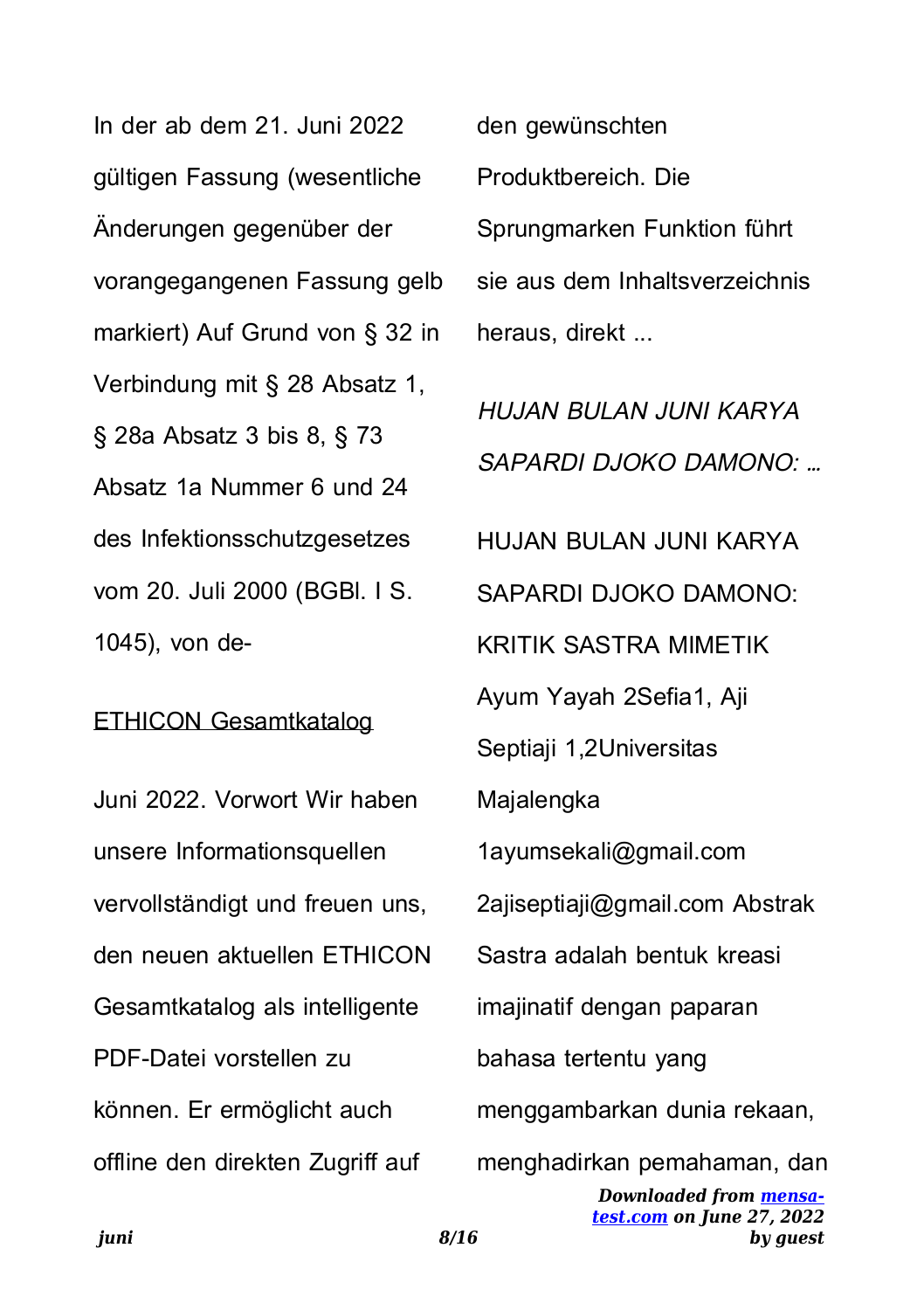#### pengalaman

**PT Chandra Sakti Utama Leasing - CSULFinance**

Tanggal 30 Juni 2018 dan 31 Desember 2017 (Disajikan dalam ribuan Rupiah, kecuali dinyatakan lain) PT CHANDRA SAKTI UTAMA LEASING STATEMENTS OF FINANCIAL POSITION As of June 30, 2018 and December 31, 2017 (Expressed in thousands of Rupiah, unless otherwise stated) Catatan/ 30 Juni 2018/ 31 Desember 2017/

**Aftale om udmøntning af genåbning pr. 21. maj 2021**

Primo juni drøfter partierne erfaringerne fra trin 1 og 2 i planen for afholdelse af større forsamlinger og arrangementer samt en plan for, hvornår nattelivet eller dele heraf kan genåbne, jf. aftalen af 4. maj 2021. Partierne er enige om, at reglerne for gyldig dokumentation i …

#### **SALINAN**

| Penghasilan yang berlaku untuk                                                        |
|---------------------------------------------------------------------------------------|
| tanggal 22 Juni 2022 sampai                                                           |
| dengan 28 Juni 2022;                                                                  |
| Mengingat: 1. Undang-Undang                                                           |
| Nomor 7 Tahun 1983 tentang                                                            |
| Pajak Penghasilan (Lembaran                                                           |
| Negara Republik Indonesia                                                             |
| Tahun 1983 Nomor 50,                                                                  |
| Tambahan Lembaran Negara                                                              |
| Republik Indonesia Nomor                                                              |
| 3263) sebagaimana telah<br><b>Downloaded from mensa-</b><br>test.com on June 27, 2022 |

*by guest*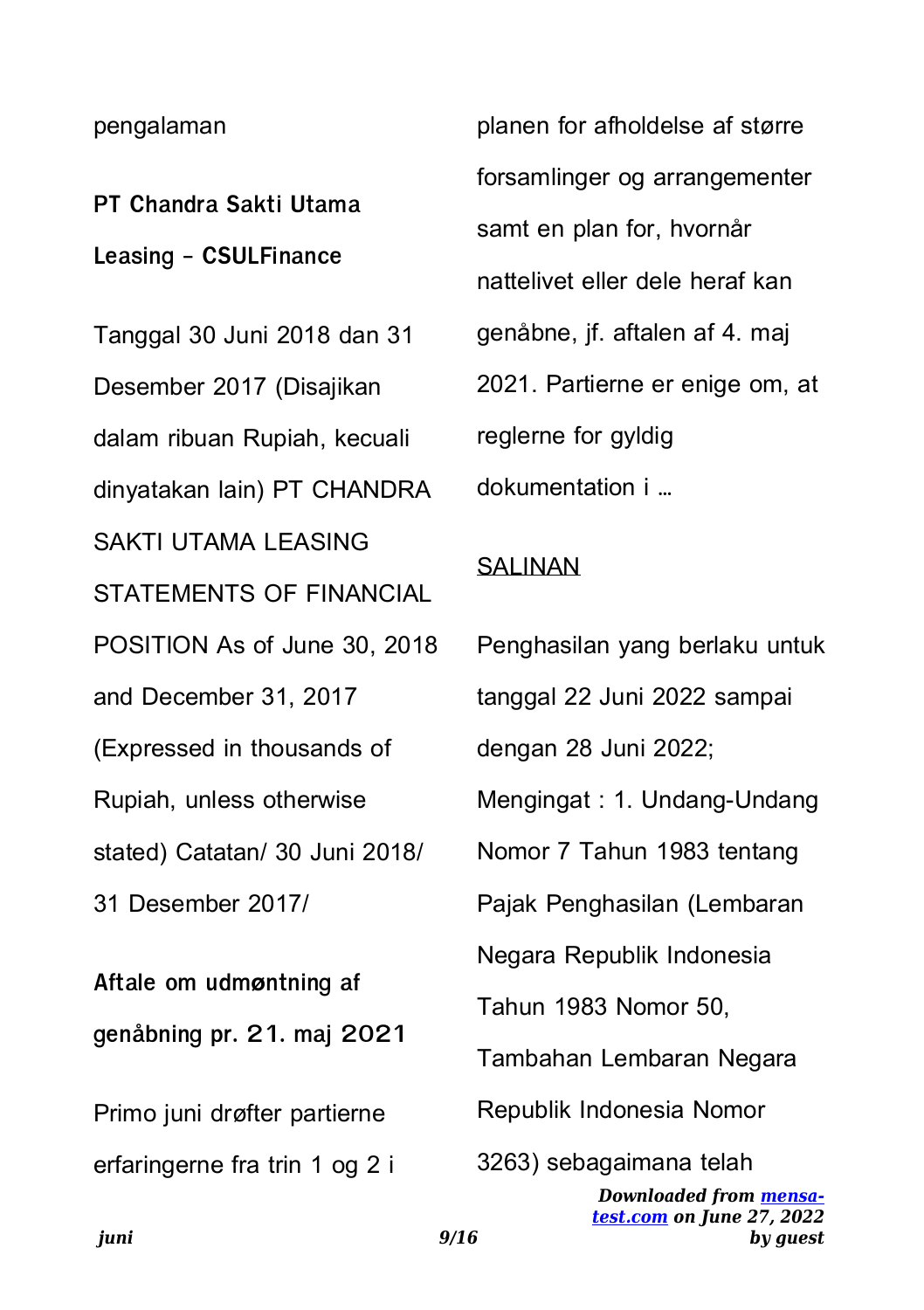beberapa kali diubah terakhir dengan Undang-Undang Nomor 7 Tahun

**OFISI YA RAIS TAWALA ZA MIKOA NA SERIKALI ZA MITAA**

**…**

ORODHA YA WAAJILIWA WAPYA KADA ZA AFYA JUNI 2022, 51 SALIDA MUSSA MDEE FEMALE Muuguzi Daraja la II Arusha Arusha District Council OLORIEN HEALTH CENTER 0013461-0522 2016 52 ANDERSON NICHOLAUS NGANGO MALE Daktari Daraja la II (MD) Arusha Arusha District Council OLORIEN HEALTH CENTER 0105663-0422 2020

PT BANK PERMATA TBK DAN ENTITAS ANAK/AND ITS …

30 Juni 2021 dan Rp1.336.874

Rp1,371,375 at 30 June 2021

and pada 31 Desember 2020

2.983.018 3.073.596

Rp1,336,874 at 31 December

2020 ASET TAKBERWUJUD -

setelah dikurangi 2q,2t,15,

INTANGIBLE ASSETS - net

akumulasi kerugian penurunan

nilai 43,52 of accumulated

impairment losses of Rp10.495

pada 30 Juni 2021 Rp10 ...

**Juni Khyat ISSN: 2278-4632 (UGC Care Group I Listed Journal) …**

Juni Khyat ISSN: 2278-4632

(UGC Care Group I Listed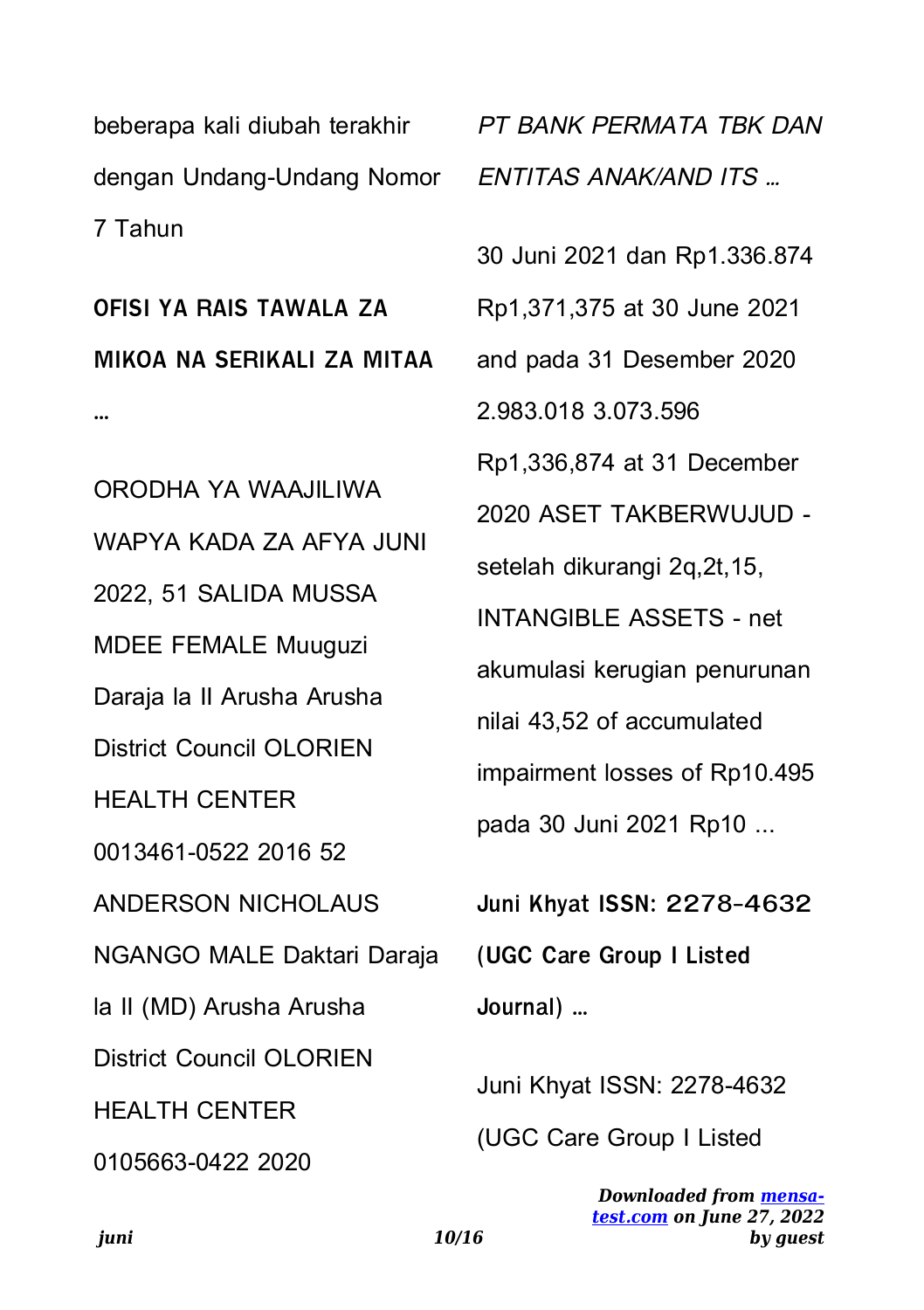Journal) Vol-11 Issue-01 2021

**Juni 2019 - DMI**

Juni 2019 endte med en middeltemperatur på 16,2°C på landsplan, hvilket er 1,9°C over normalen på 14,3°C beregnet for perioden 1961-90 og også 1,9°C varmere end tiårsgennemsnittet på 14,3°C beregnet for perioden 2006-2015. Juni 2019 blev den tiendevarmeste juni måned siden de landsdækkende temperaturmålinger i Danmark startede i ...

PT Chandra Sakti Utama Leasing - CSULFinance

tanggal 30 juni 2019 dan 31 desember 2018 serta periode enam bulan yang berakhir pada tanggal 30 juni 2019 dan 2018 pt chandra sakti utama leasing financial statements as of june 30, 2019 and december 31, 2018 and for the six – month periods ended june 30, 2019 and 2018 daftar isi halaman/ page table of contents

PT Bank Rakyat Indonesia

(Persero) Tbk dan Entitas

#### Anaknya

Tanggal 30 Juni 2021 (Disajikan dalam jutaan Rupiah, kecuali dinyatakan lain) Catatan 30 Juni 2021 31 Desember 2020 LIABILITAS, DANA SYIRKAH TEMPORER DAN EKUITAS (lanjutan) EKUITAS Modal saham - nilai nominal Rp50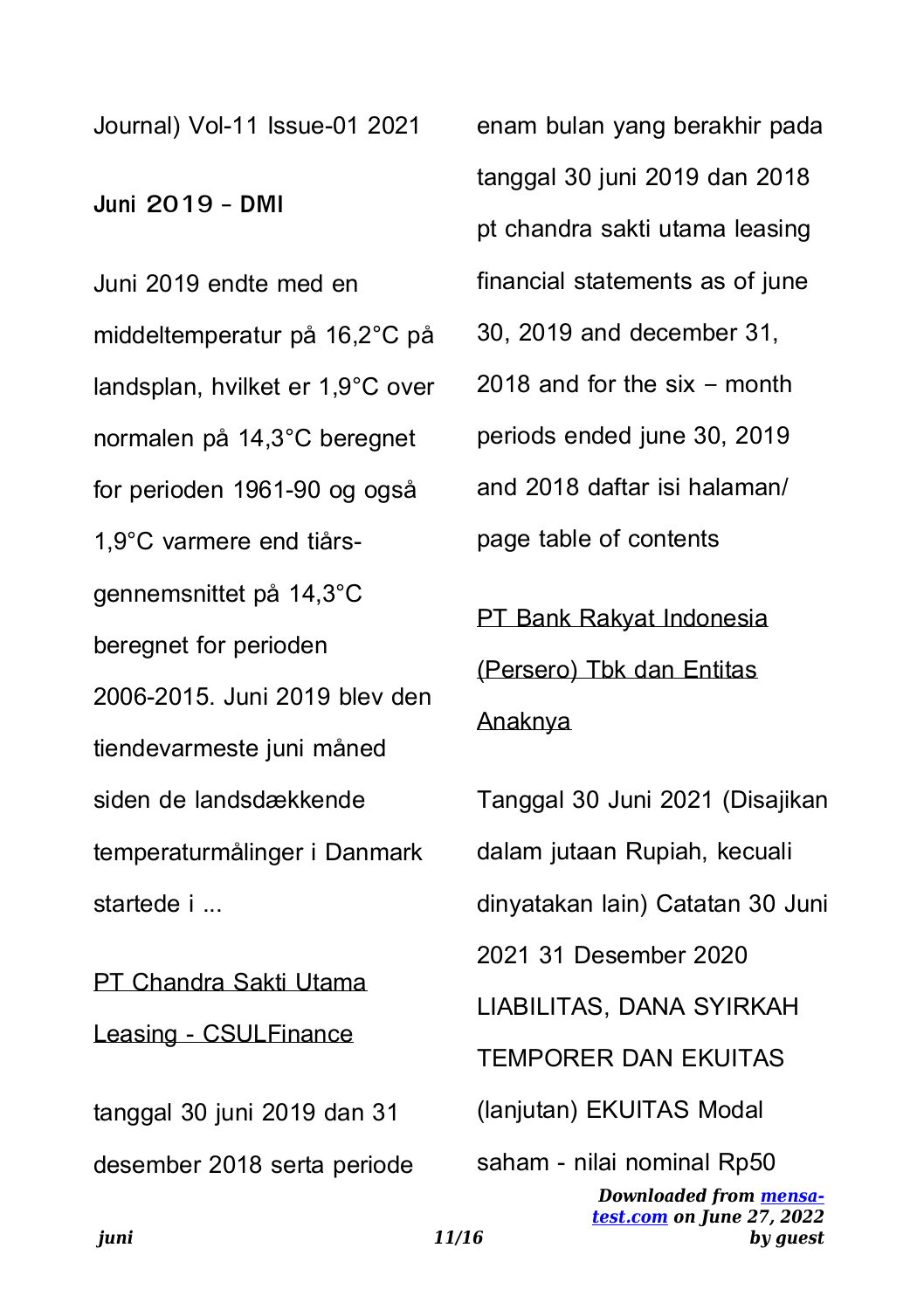(Rupiah penuh) per lembar saham Modal dasar - 300.000.000.000 Lembar saham (terdiri dari 1 lembar saham Seri A Dwiwarna

Leserallye Juni 2022 Ausgabe 10, - jungoesterreich.at

Leserallye Juni 2022 ja nein Nach zehn Jahren Krieg wollte Odysseus mit seinen Kameraden nach Hause zurückkehren. Sirenen hatten den Körper einer Frau, doch den Kopf eines Vogels. Mit ihrem wunderschönen Gesang lockten die Sirenen die Menschen an, die dann die Orientierung verloren. Die Kameraden mussten ihre Ohren mit Honig verstopfen.

Klimaplan for en grøn affaldssektor og cirkulær økonomi

16. juni 2020 . 2 Formål Der er med bred opbakning i Folketinget sat et meget ambitiøst mål om at reducere de nationale drivhusgasudledninger med 70 pct. i 2030 i forhold til 1990. Regeringen (Socialdemokratiet), Venstre, Radikale Venstre, Socialistisk Folkeparti, Enhedslisten, Det Kon-

**b PT GUDANG GARAM Tbk DAN ENTITAS ANAK/ 0 b PT …**

30 JUNI 2021 DAN 2020 PT GUDANG GARAM Tbk. DAN ENTITAS ANAK No.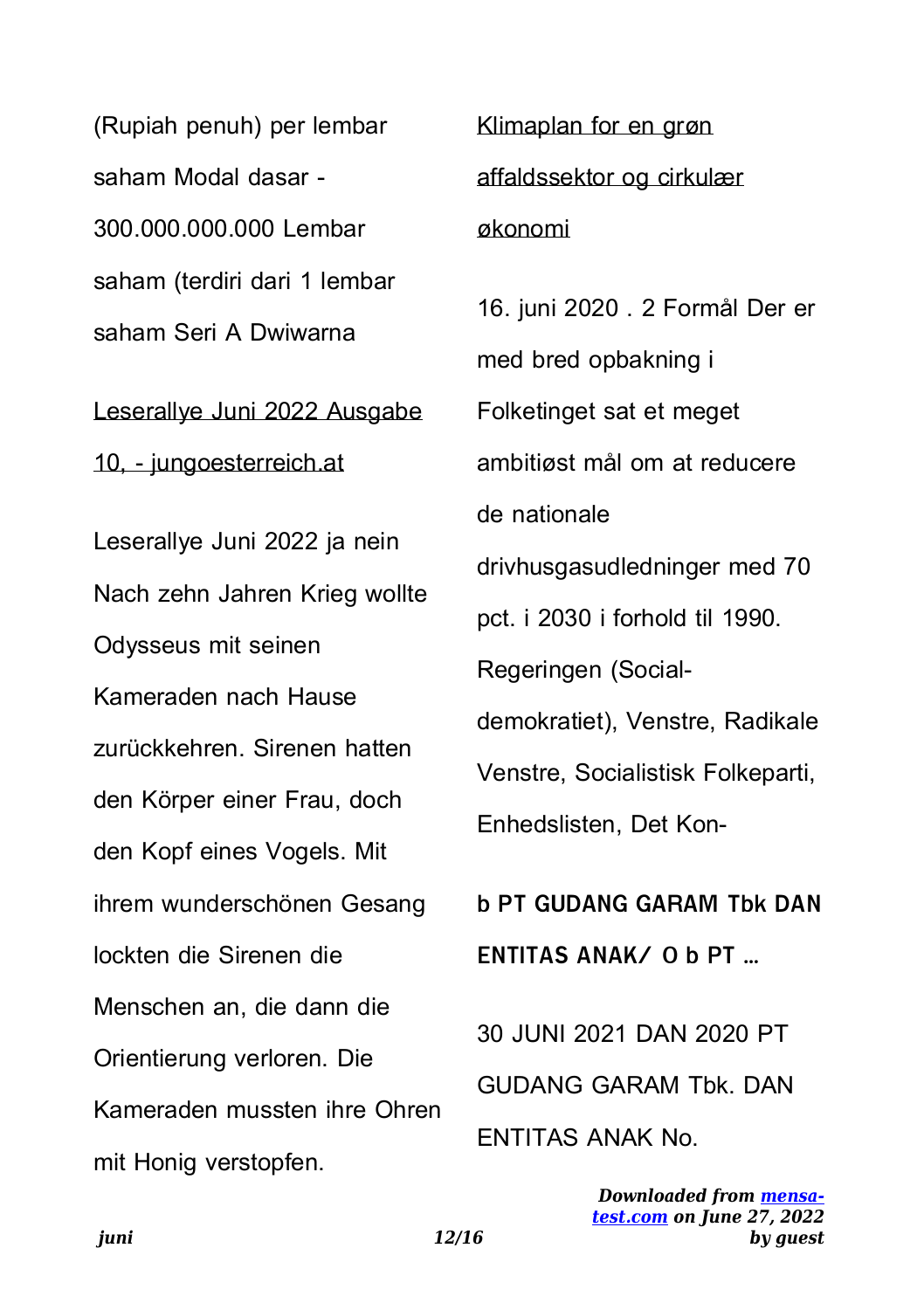E000l/GG-13/IX-21 Kami yang bertanda-tangan di bawah ini: 1. Nama Alamat kantor Alamat domisili Telepon Jabatan 2. Nama Alamat kantor Alamat domisili Telepon Jabatan Herry Susianto JI. Semampir IUl, Kediri JI. Pemuda No. 2, Kediri : (0354) 682091 - 7 : Dfrektur : Istata Taswin ...

**Aftale om udmøntning af genåbning pr. 6. maj 2021**

Trin 2: 21. maj 2021 Trin 3: 14. juni 2021 Trin 4: 1. august 2021 1. Ordningen for større arrangementer med sid-dende publikum Sektioner af 500 fsva. udenførs og indendørs spillesteder, teatre, biografer og andre lokaler, hvor der udøves

kulturaktiviteter (fase 1)\* Fsva. indendørs arrangementer gælder et loft på 2.000 deltagere i alt

**PIDATO PANCASILA 1 JUNI 1945 SOEKARNO PERSPEKTIF …**

Pidato Soekarno 1 Juni 1945 Pidato yang disampaikan oleh Soekarno pada 1 Juni 1945 di hadapan BPUPKI menandakan kelahiran lima sila yang menjadi dasar negara Indonesia. Banyak hal yang dapat digali melalui teks pidato tersebut, pemilihan katanya, bahasanya, dan penyampaiannya. Meskipun Indonesia tempo dulu dengan

#### **ANALISIS STRUKTUR NOVEL**

*juni 13/16*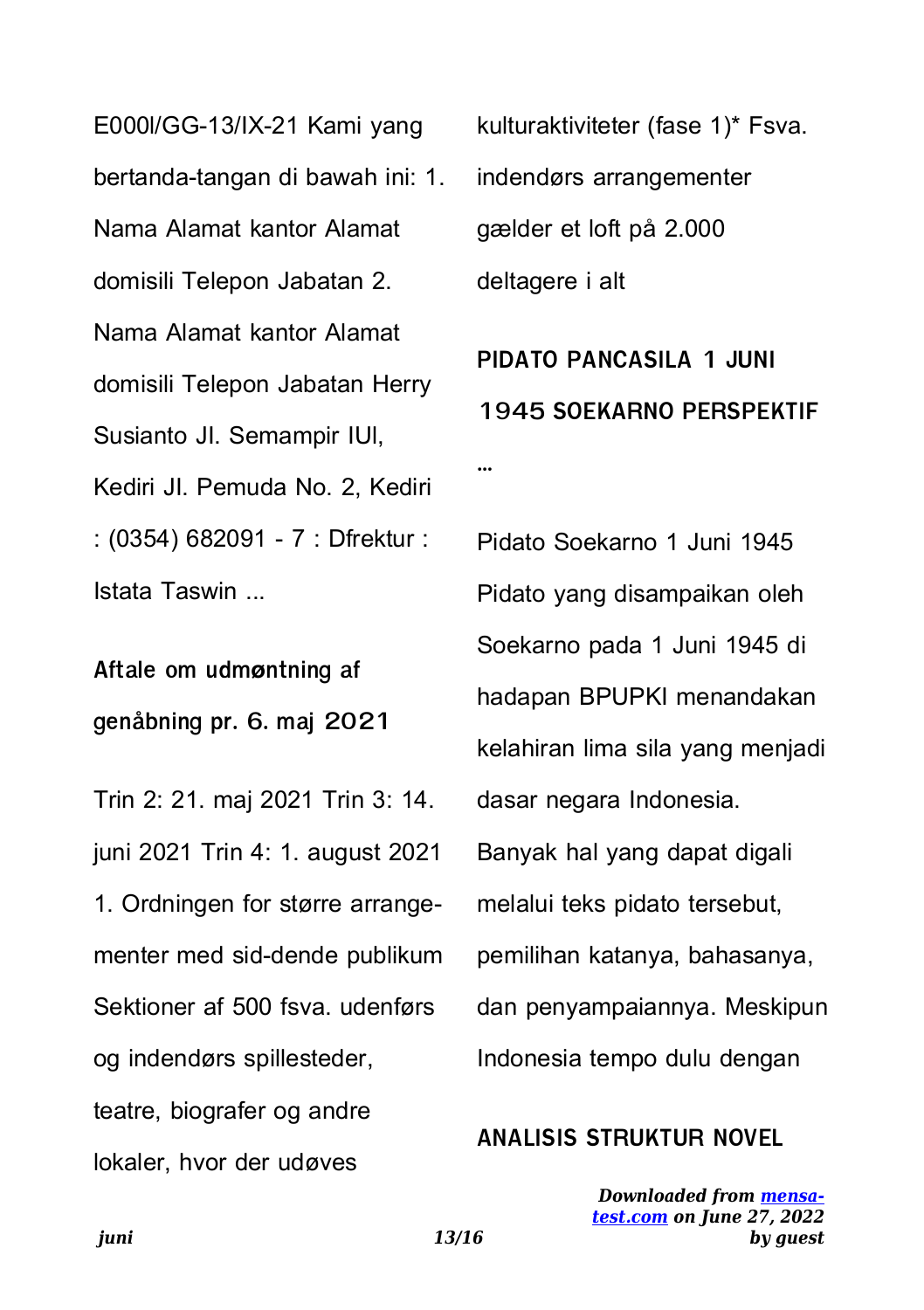#### **HUJAN BULAN JUNI KARYA …**

Hujan Bulan Juni Karya Sapardi Djoko Darmono. Sumber data yaitu novel Hujan Bulan Juni Karya Sapardi Djoko Darmono yang diterbitkan di Jakarta pada tahun 2015 oleh penerbit Gramedia Pustaka Utama. Pengumpulan data penelitian ini menggunakan teknik simak catat dan analisis data menggunakan metode deskriptif kualitatif.

**SALINAN - OJK**

Juni September Desember Desember Cakupan Laporan keuangan ringkas secara individu 1. Laporan keuangan ringkas secara individu dan

konsolidasi 2. Kinerja keuangan 3. Informasi susu nan pengurus dan pemegang saham 4. Laporan keuangan secara konsolidasi Entitas Induk (untuk posisi Juni dan Desember) 1. Lapo ran keuangan yang telah diaudit 2.

**AMERSHIELD VOC HIGH HIDING YELLOW - PPG EU SDS …**

*Downloaded from [mensa-](https://mensa-test.com)*Datum van uitgave/Revisie datum:9 juni 2022 Productcode :00333859 Productgebruik :Industriële toepassingen, Toegepast d.m.v. spuiten. Gebruik van de stof of het mengsel:Coating. PPG Coatings Belgium BV/SRL Tweemontstraat 104 B-2100 Deurne Belgium Telephone

*[test.com](https://mensa-test.com) on June 27, 2022*

*by guest*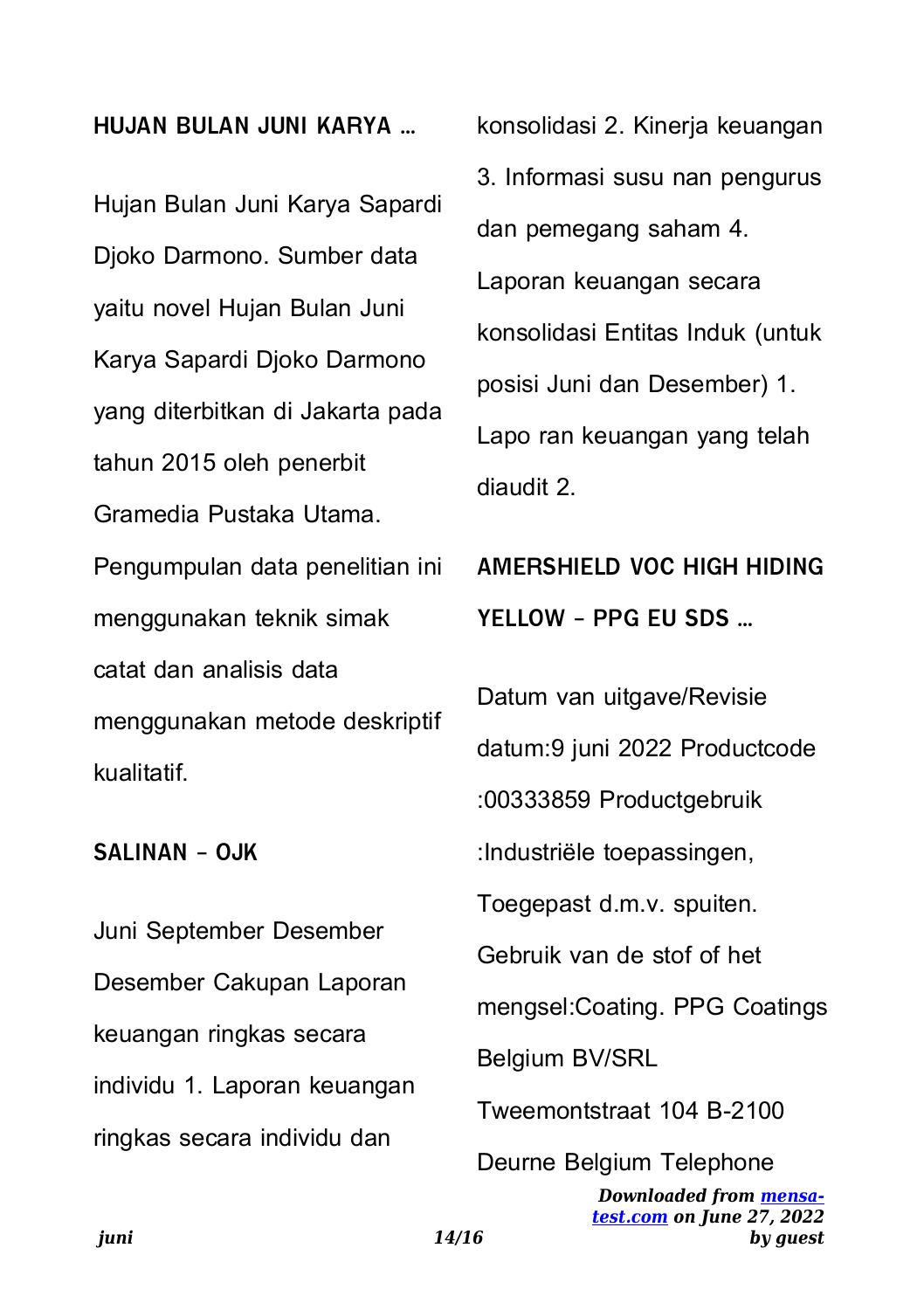+32-33606311 Fax +32-33606435 +31 20 4075210

**Kelas Mahasiswa Instalasi Ubuntu 22.04 dan FLOSS untuk …**

Selasa 28 Juni 20:00-21:00 WIB • Pendahuluan instalasi OS • Praktik instalasi Ubuntu 22.04 • Pengenalan Free Software untuk mahasiswa • Pendahuluan LibreOffice dan Zotero • Praktik membuat dokumen Writer • Tanya jawab • Selesai pertemuan 2 Rabu 29 Juni 20:00-21:00 WIB • Pendahuluan Free Software dan website ilmiah untuk mahasiswa

#### **LAPORAN HUMAS**

6 7 Juni 2021 Pelantikan Pengurus Saka Bakti Husada Perio de 2020-2024 43 - - 7 7 Juni 2021 Saka Bakti Husada berperan sbg pelopor hidup sehat bagi diri sendiri, keluarga dan masyarakat di sekitarnya 31 - - 8 8 Juni 2021 Berita sepekan Ditjen Kesmas pada pekan ke 1 Bulan Juni tanggal 31 Mei - 6 Juni 2021 15 - - 10 | Laporan Humas

**User Manual Juni - Smirthwaite** The Juni is intended for indoor use only, the normal operating conditions are as follows: A. Temperature: 41°F to 86°F (+5°C to 40°C) B. Relative Humidity: 15 to 90%, noncondensing, but not requiring a